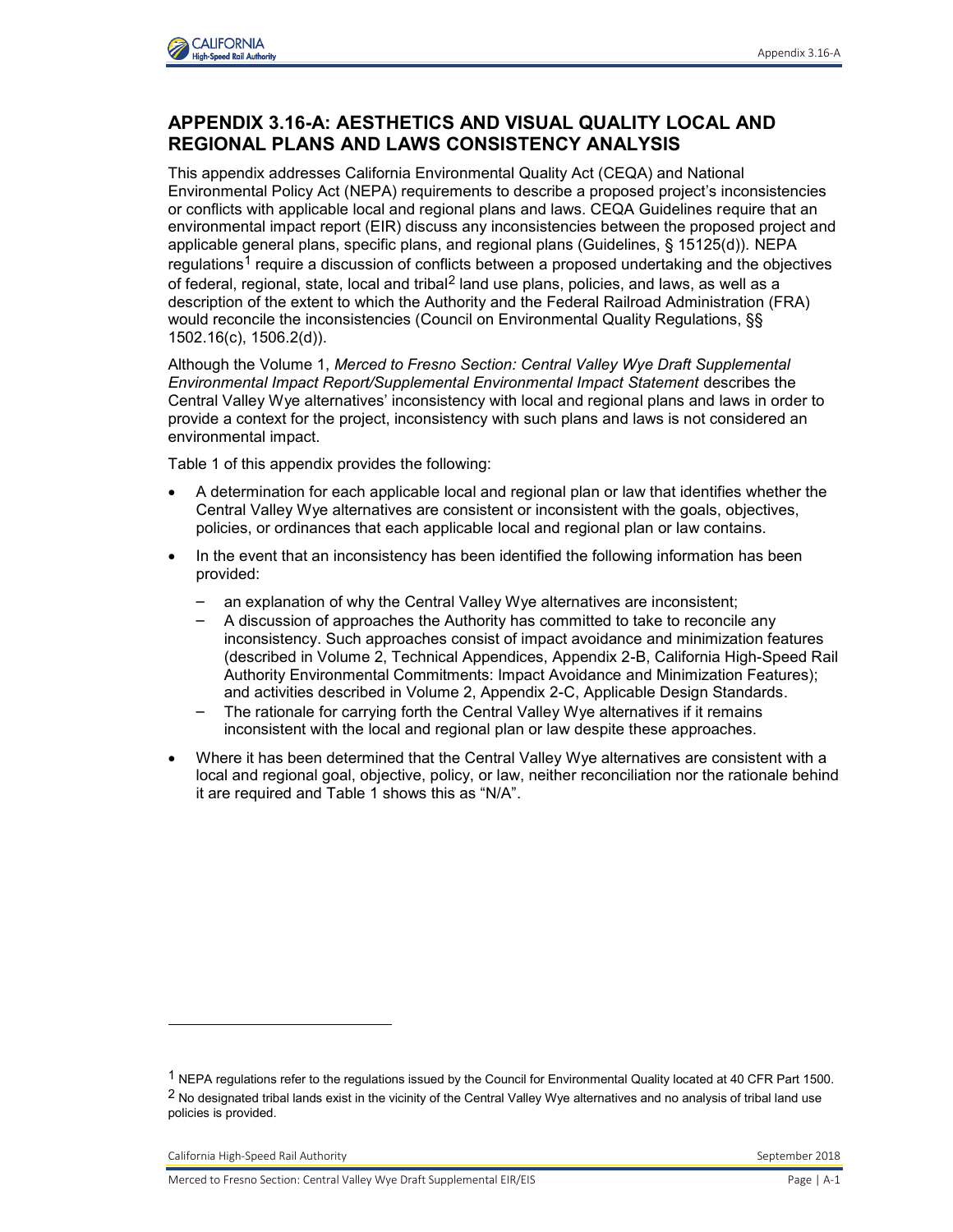| <b>Applicable Local and Regional Plan / Law</b>                                                                                                                                                                                                                                                                                                                                                                           | <b>Inconsistency</b>                                                                                          | <b>Reconciliation</b>                                              | <b>Rationale</b>                                                                                                                                                                                                                                                                                                           |
|---------------------------------------------------------------------------------------------------------------------------------------------------------------------------------------------------------------------------------------------------------------------------------------------------------------------------------------------------------------------------------------------------------------------------|---------------------------------------------------------------------------------------------------------------|--------------------------------------------------------------------|----------------------------------------------------------------------------------------------------------------------------------------------------------------------------------------------------------------------------------------------------------------------------------------------------------------------------|
| 2030 Merced County General Plan (2013)                                                                                                                                                                                                                                                                                                                                                                                    |                                                                                                               |                                                                    |                                                                                                                                                                                                                                                                                                                            |
| Policy NR-4.1: Promote the preservation of<br>views to agricultural land, ranch land, and<br>other open space areas as a means of<br>protecting the County's scenic resources.                                                                                                                                                                                                                                            | Inconsistent.<br>Where the HSR runs above grade,<br>on a berm or aerial structure,<br>views would be blocked. | There is no way to restore views blocked by HSR<br>infrastructure. | The Authority is mandated to<br>construct and operate the HSR<br>project. This is a state-level<br>project that would have benefits<br>across multiple resource areas.<br>The project design includes<br>measures to soften the<br>appearance of HSR<br>infrastructure to minimize visual<br>impacts on sensitive viewers. |
| Policy NR-4.2: Coordinate with Caltrans,<br>during the review of proposed structures and<br>activities located adjacent to State-designated<br>scenic highways, to ensure that scenic vistas<br>and local scenic values are not significantly<br>degraded.                                                                                                                                                                | Consistent                                                                                                    | N/A                                                                | N/A                                                                                                                                                                                                                                                                                                                        |
| Policy NR-4.4: Consider the surrounding<br>landscape, topography, and existing scenic<br>values when determining the location and<br>construction of new roads                                                                                                                                                                                                                                                            | Consistent                                                                                                    | N/A                                                                | N/A                                                                                                                                                                                                                                                                                                                        |
| Policy NR-4.5: The County shall develop and<br>implement a lighting ordinance to require good<br>lighting practices, such as the use of specific<br>light fixtures that reduce light pollution,<br>minimize light impacts, and preserve views of<br>the night sky. The ordinance shall contain<br>standards to avoid light trespass, particularly<br>from developed uses, to sensitive wildlife<br>corridors and refuges. | Consistent                                                                                                    | N/A                                                                | N/A                                                                                                                                                                                                                                                                                                                        |

## **Table 1 Applicable Local and Regional Plan and Law Consistency or Inconsistency, Reconciliation, and Rationale**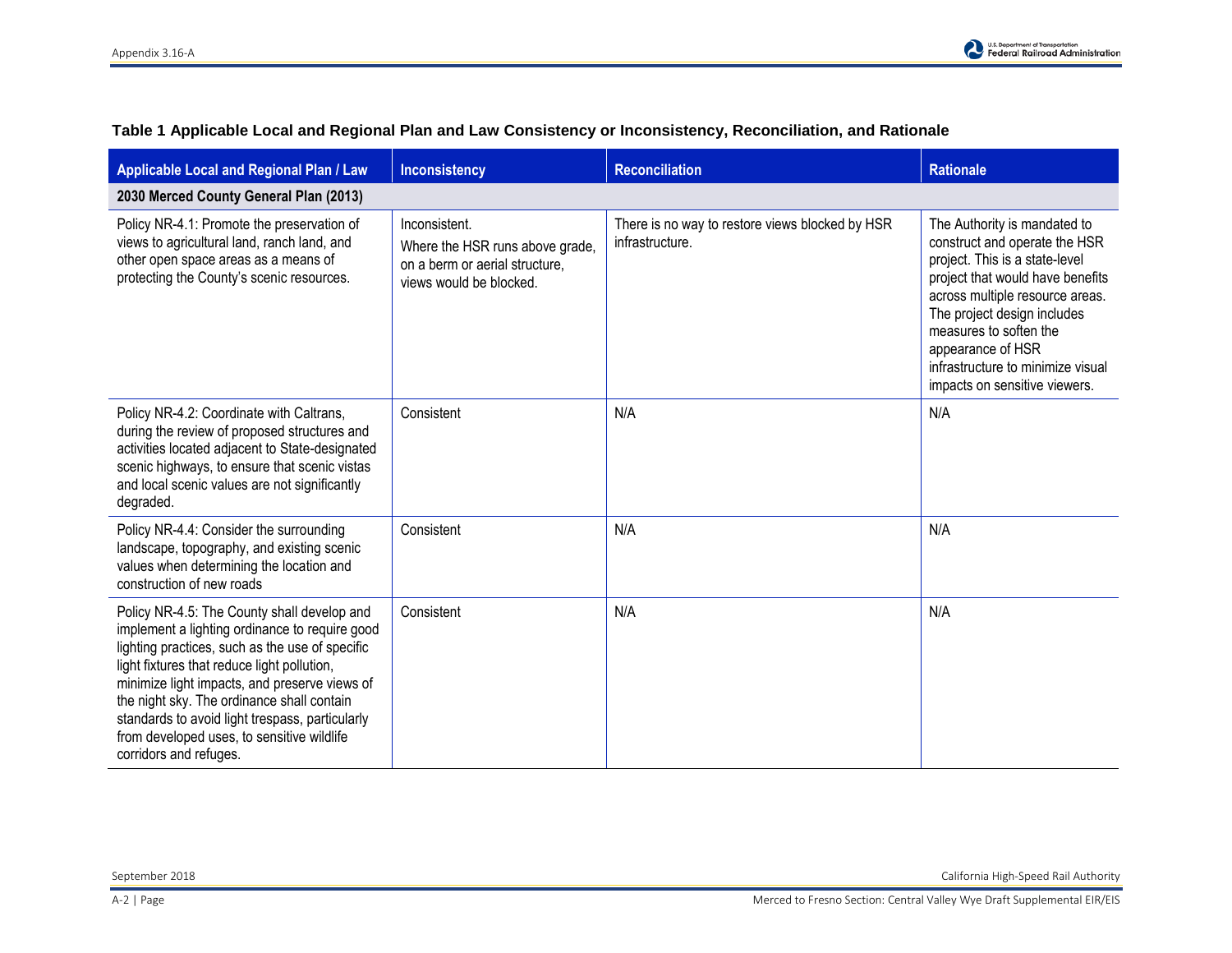| <b>Applicable Local and Regional Plan / Law</b>                                                                                                                                                                                                                                                       | <b>Inconsistency</b> | <b>Reconciliation</b> | <b>Rationale</b> |
|-------------------------------------------------------------------------------------------------------------------------------------------------------------------------------------------------------------------------------------------------------------------------------------------------------|----------------------|-----------------------|------------------|
| Policy P FS-5.7: Coordinate with local gas and<br>electric utility companies in the design and<br>location, and appropriate expansion of gas and<br>electric systems, while minimizing impacts to<br>agriculture and minimizing noise,<br>electromagnetic, visual, and other impacts on<br>residents. | Consistent           | N/A                   | N/A              |
| <b>Madera County General Plan (1995)</b>                                                                                                                                                                                                                                                              |                      |                       |                  |
| Policy 1.H.1: Requires that new development<br>in scenic rural areas be planned and designed<br>to avoid locating structures along ridgelines, on<br>steep slopes, or in other highly visible<br>locations, except under certain conditions.                                                          | Consistent           | N/A                   | N/A              |
| Policy 1.H.2: Requires that new developments<br>incorporate sound soil conservation practices<br>and minimize land alterations                                                                                                                                                                        | Consistent           | N/A                   | N/A              |
| Policies 1.1.1: Address the designation,<br>provision, protection, enhancement, and<br>management of scenic routes.                                                                                                                                                                                   | Consistent           | N/A                   | N/A              |
| Policy 1.1.2: The County shall encourage the<br>provision of public access to significant natural<br>and cultural resources and scenic vistas<br>through scenic routes, scenic highways, and<br>scenic byways.                                                                                        | Consistent           | N/A                   | N/A              |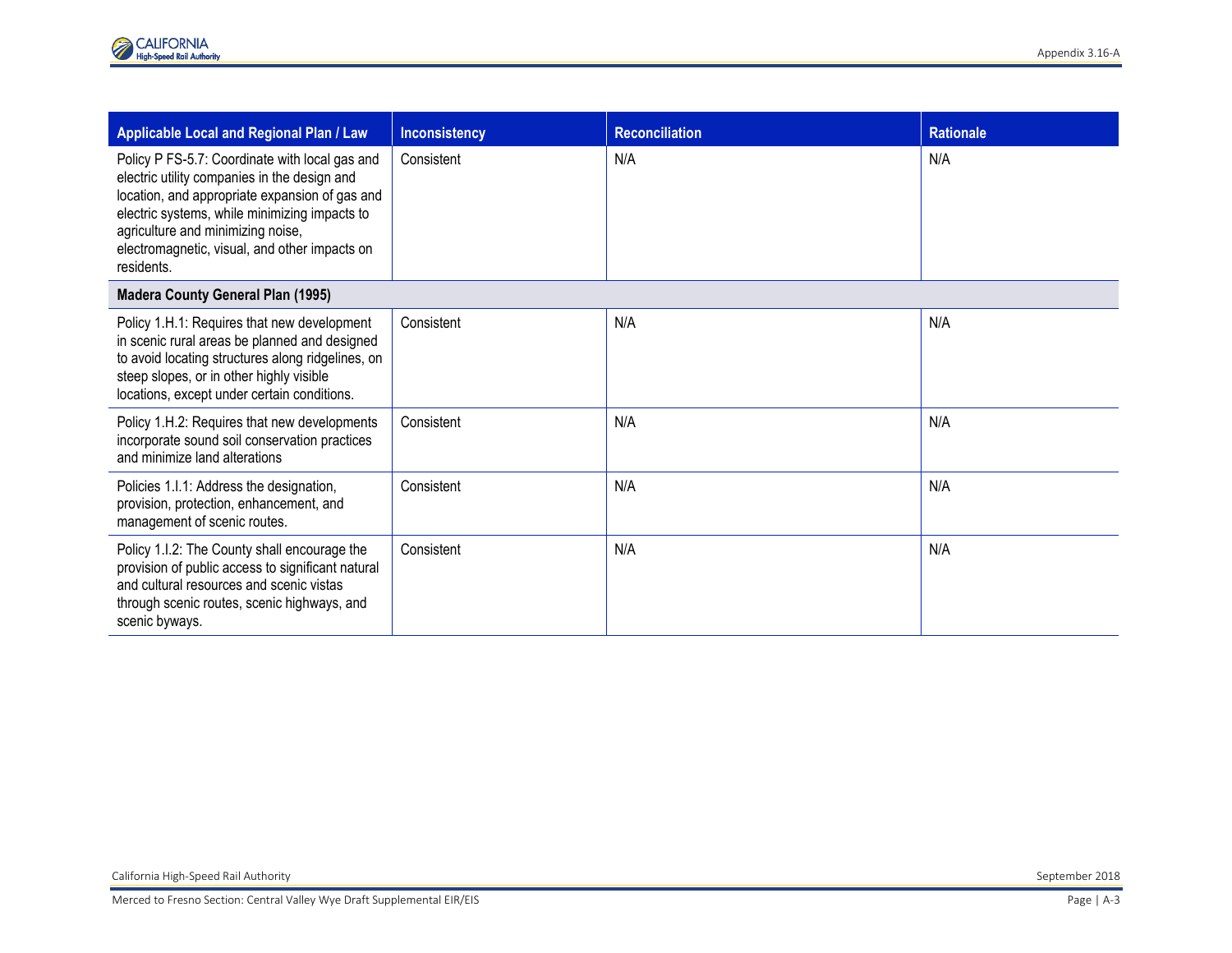

| Applicable Local and Regional Plan / Law                                                                                                                                                                | <b>Inconsistency</b>                                                                                                                          | <b>Reconciliation</b>                                                                                                                                                                                                                                                                                                                                                                                                                                                                                                                                                                                                                                                                                                                                                                                                                                                                                                                                                   | <b>Rationale</b>                                                                                                                                                                                                                                                                                                           |  |
|---------------------------------------------------------------------------------------------------------------------------------------------------------------------------------------------------------|-----------------------------------------------------------------------------------------------------------------------------------------------|-------------------------------------------------------------------------------------------------------------------------------------------------------------------------------------------------------------------------------------------------------------------------------------------------------------------------------------------------------------------------------------------------------------------------------------------------------------------------------------------------------------------------------------------------------------------------------------------------------------------------------------------------------------------------------------------------------------------------------------------------------------------------------------------------------------------------------------------------------------------------------------------------------------------------------------------------------------------------|----------------------------------------------------------------------------------------------------------------------------------------------------------------------------------------------------------------------------------------------------------------------------------------------------------------------------|--|
| Policy 1.1.3: Scenic corridors shall be protected<br>and enhanced by means including design<br>review and tree removal standards                                                                        | Inconsistent.<br>Any HSR structure crossing over<br>Robertson Boulevard would affect<br>the visual quality of the Historic<br><b>Tree Row</b> | Through AVR-IAMF#1, Design Standards, the<br>Authority has adopted design standards and design<br>guidelines that are established to create a minimum<br>aesthetic quality for a long-lasting infrastructure.<br>These standards would minimize the visual impact<br>of the Central Valley Wye alternatives by employing<br>standard techniques such as landscaping to soften<br>the effects of new structures, selecting colors for<br>structures that are harmonious with their<br>surroundings, considering community concerns and<br>integrating ameliorative features into the design of<br>structures, and employing design features to<br>improve the attractiveness of structures such as<br>viaducts.<br>The Authority would work with the City of Chowchilla<br>to provide design enhancements to structures and<br>streetscape landscaping to maintain the visual<br>impact of Robertson Boulevard and reinforce its<br>presence as a gateway to Chowchilla. | The Authority is mandated to<br>construct and operate the HSR<br>project. This is a state-level<br>project that would have benefits<br>across multiple resource areas.<br>The project design includes<br>measures to soften the<br>appearance of HSR<br>infrastructure to minimize visual<br>impacts on sensitive viewers. |  |
| Policy 1.I.4: The County shall coordinate<br>scenic route programs among local, regional,<br>and state jurisdictions, recognizing that scenic<br>routes are a resource of more than local<br>importance | Consistent                                                                                                                                    | N/A                                                                                                                                                                                                                                                                                                                                                                                                                                                                                                                                                                                                                                                                                                                                                                                                                                                                                                                                                                     | N/A                                                                                                                                                                                                                                                                                                                        |  |
| City of Chowchilla 2040 General Plan (2011)                                                                                                                                                             |                                                                                                                                               |                                                                                                                                                                                                                                                                                                                                                                                                                                                                                                                                                                                                                                                                                                                                                                                                                                                                                                                                                                         |                                                                                                                                                                                                                                                                                                                            |  |
| Policy LU 6.3: Provide for open space and<br>landscaping along state highway rights-of-way<br>at gateways to city, including SR 99, SR 152,<br>and SR 233.                                              | Inconsistent.<br>Any HSR structure crossing over<br>Robertson Boulevard would affect<br>the visual quality of the Historic<br>Tree Row.       | Through AVR-IAMF#1, the Authority has adopted<br>design standards and design guidelines that are<br>established to create a minimum aesthetic quality for<br>a long-lasting infrastructure. These standards would<br>minimize the visual impact of the Central Valley Wye<br>alternatives by employing standard techniques such<br>as landscaping to soften the effects of new<br>structures, selecting colors for structures that are<br>harmonious with their surroundings, considering<br>community concerns and integrating ameliorative<br>features into the design of structures, and employing                                                                                                                                                                                                                                                                                                                                                                   | The Authority is mandated to<br>construct and operate the HSR<br>project. This is a state-level<br>project that would have benefits<br>across multiple resource areas.<br>The project design includes<br>measures to minimize visual<br>impacts on sensitive viewers.                                                      |  |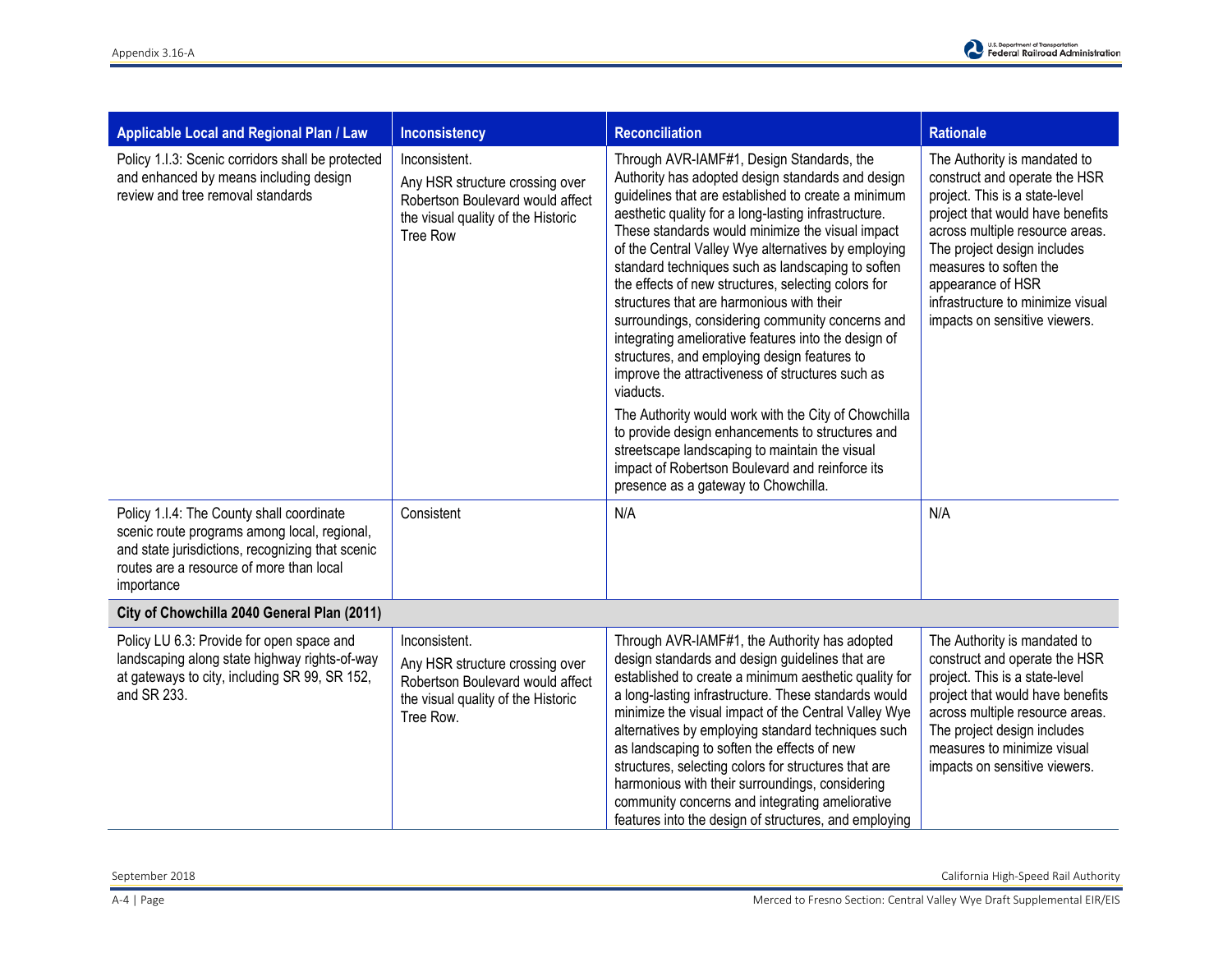| Applicable Local and Regional Plan / Law                                                                                                                                                                                                                                 | <b>Inconsistency</b>                                                                                                                                                                                   | <b>Reconciliation</b>                                                                                                                                                                                                                                                                                                                                                                                                                                                                                                                                                                                                                                                                                                                                                                                                                                                                                                                              | <b>Rationale</b>                                                                                                                                                                                                                                                      |
|--------------------------------------------------------------------------------------------------------------------------------------------------------------------------------------------------------------------------------------------------------------------------|--------------------------------------------------------------------------------------------------------------------------------------------------------------------------------------------------------|----------------------------------------------------------------------------------------------------------------------------------------------------------------------------------------------------------------------------------------------------------------------------------------------------------------------------------------------------------------------------------------------------------------------------------------------------------------------------------------------------------------------------------------------------------------------------------------------------------------------------------------------------------------------------------------------------------------------------------------------------------------------------------------------------------------------------------------------------------------------------------------------------------------------------------------------------|-----------------------------------------------------------------------------------------------------------------------------------------------------------------------------------------------------------------------------------------------------------------------|
|                                                                                                                                                                                                                                                                          |                                                                                                                                                                                                        | design features to improve the attractiveness of<br>structures such as viaducts.<br>The Authority would work with the City of Chowchilla<br>to provide design enhancements to structures and<br>streetscape landscaping to maintain the visual<br>impact of Robertson Boulevard and reinforce its<br>presence as a gateway to Chowchilla.                                                                                                                                                                                                                                                                                                                                                                                                                                                                                                                                                                                                          |                                                                                                                                                                                                                                                                       |
| Policy LU 9.1: Promotes an aesthetically<br>pleasing, pedestrian-friendly, and diverse<br>downtown; also directs the city to develop the<br>City of Chowchilla Downtown Master Plan,<br>Volume 1: Master Plan Goals, Objectives, and<br>Policies (see Policy 2.2 below). | Consistent                                                                                                                                                                                             | N/A                                                                                                                                                                                                                                                                                                                                                                                                                                                                                                                                                                                                                                                                                                                                                                                                                                                                                                                                                | N/A                                                                                                                                                                                                                                                                   |
| Policy OS 7.2: Provide open space and<br>landscape improvements along SR 99 and SR<br>152 to present an attractive entry to the city                                                                                                                                     | Inconsistent.<br>Any HSR structure crossing over<br>Robertson Boulevard or SR<br>152/Robertson Boulevard<br>interchange reconstruction would<br>affect the visual quality of the<br>Historic Tree Row. | Through AVR-IAMF#1, the Authority has adopted<br>design standards and design guidelines that are<br>established to create a minimum aesthetic quality for<br>a long-lasting infrastructure. These standards would<br>minimize the visual impact of the Central Valley Wye<br>alternatives by employing standard techniques such<br>as landscaping to soften the effects of new<br>structures, selecting colors for structures that are<br>harmonious with their surroundings, considering<br>community concerns and integrating ameliorative<br>features into the design of structures, and employing<br>design features to improve the attractiveness of<br>structures such as viaducts.<br>The Authority would work with the City of Chowchilla<br>to provide design enhancements to structures and<br>streetscape landscaping to maintain the visual<br>impact of Robertson Boulevard and reinforce its<br>presence as a gateway to Chowchilla. | The Authority is mandated to<br>construct and operate the HSR<br>project. This is a state-level<br>project that would have benefits<br>across multiple resource areas.<br>The project design includes<br>measures to minimize visual<br>impacts on sensitive viewers. |
| Policy CI 7.1: Discusses sound barrier<br>standards and incorporation of surface<br>treatments and landscaping.                                                                                                                                                          | Consistent                                                                                                                                                                                             | N/A                                                                                                                                                                                                                                                                                                                                                                                                                                                                                                                                                                                                                                                                                                                                                                                                                                                                                                                                                | N/A                                                                                                                                                                                                                                                                   |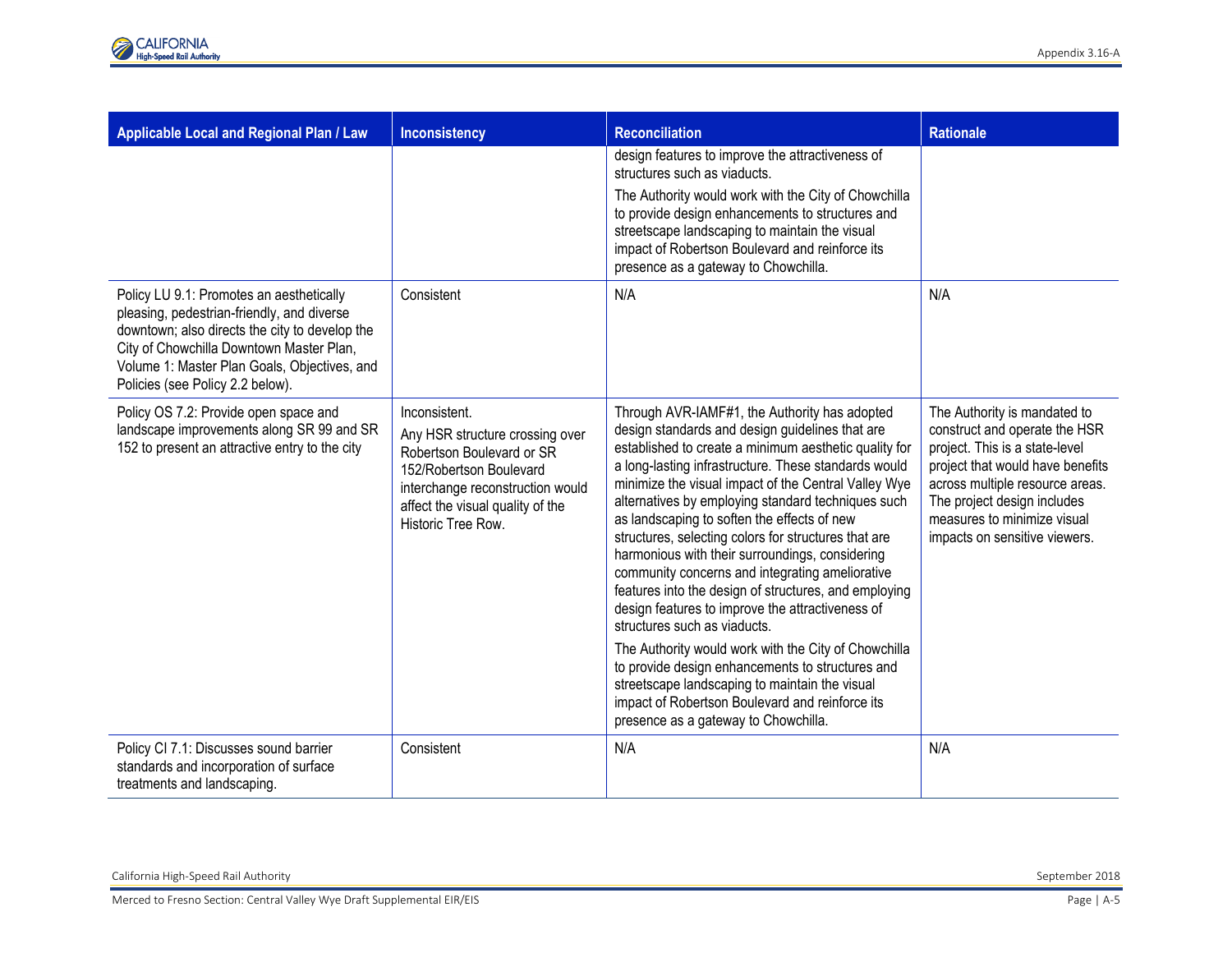| <b>Applicable Local and Regional Plan / Law</b>                                                                                                                            | Inconsistency                                                                                                                                                                                                                                                | <b>Reconciliation</b>                                                                                                                                                                                                                                                                                                                                                                                                                                                                                                                                                                                                                                                                                                                                                                                                                                                                                                                              | <b>Rationale</b>                                                                                                                                                                                                                                                                                                           |
|----------------------------------------------------------------------------------------------------------------------------------------------------------------------------|--------------------------------------------------------------------------------------------------------------------------------------------------------------------------------------------------------------------------------------------------------------|----------------------------------------------------------------------------------------------------------------------------------------------------------------------------------------------------------------------------------------------------------------------------------------------------------------------------------------------------------------------------------------------------------------------------------------------------------------------------------------------------------------------------------------------------------------------------------------------------------------------------------------------------------------------------------------------------------------------------------------------------------------------------------------------------------------------------------------------------------------------------------------------------------------------------------------------------|----------------------------------------------------------------------------------------------------------------------------------------------------------------------------------------------------------------------------------------------------------------------------------------------------------------------------|
| Policy CI 7.4: Discusses landscaping for<br>development along regional highway rights-of-<br>way.                                                                          | Consistent                                                                                                                                                                                                                                                   | N/A                                                                                                                                                                                                                                                                                                                                                                                                                                                                                                                                                                                                                                                                                                                                                                                                                                                                                                                                                | N/A                                                                                                                                                                                                                                                                                                                        |
| Policy OC 13: Identifies biological communities<br>and wildlife habitats as contributing to the<br>overall recreational, educational, and aesthetic<br>values of the city. | Consistent                                                                                                                                                                                                                                                   | N/A                                                                                                                                                                                                                                                                                                                                                                                                                                                                                                                                                                                                                                                                                                                                                                                                                                                                                                                                                | N/A                                                                                                                                                                                                                                                                                                                        |
| Circulation Element: Designates W Robertson<br>Boulevard (SR 233) from SR 99 to SR 152 as<br>a Scenic Corridor                                                             | Inconsistent.<br>The reconstruction of the<br>Robertson Boulevard/SR 152<br>interchange and any HSR<br>structure crossing over Robertson<br>Boulevard would affect the visual<br>quality of this designated scenic<br>corridor and the Historic Tree<br>Row. | Through AVR-IAMF#1, the Authority has adopted<br>design standards and design guidelines that are<br>established to create a minimum aesthetic quality for<br>a long-lasting infrastructure. These standards would<br>minimize the visual impact of the Central Valley Wye<br>alternatives by employing standard techniques such<br>as landscaping to soften the effects of new<br>structures, selecting colors for structures that are<br>harmonious with their surroundings, considering<br>community concerns and integrating ameliorative<br>features into the design of structures, and employing<br>design features to improve the attractiveness of<br>structures such as viaducts.<br>The Authority would work with the City of Chowchilla<br>to provide design enhancements to structures and<br>streetscape landscaping to maintain the visual<br>impact of Robertson Boulevard and reinforce its<br>presence as a gateway to Chowchilla. | The Authority is mandated to<br>construct and operate the HSR<br>project. This is a state-level<br>project that would have benefits<br>across multiple resource areas.<br>The project design includes<br>measures to soften the<br>appearance of HSR<br>infrastructure to minimize visual<br>impacts on sensitive viewers. |

## **Merced Vision 2030 General Plan (2015)**

| Policy OS-A.3 Promote the protection and<br>enhancement of designated scenic routes.                                                | Consistent | N/A | N/A |
|-------------------------------------------------------------------------------------------------------------------------------------|------------|-----|-----|
| Policy UD 2.2 (Implementing Actions 2.2.b)<br>through 2.2.g): Maintain and Enhance the<br>Unique Community Appearance of Merced.    | Consistent | N/A | N/A |
| Policy OS 1.3 (Implementing Actions 1.3.a)<br>through 1.3.c): Promote the protection and<br>enhancement of designated scenic routes | Consistent | N/A | N/A |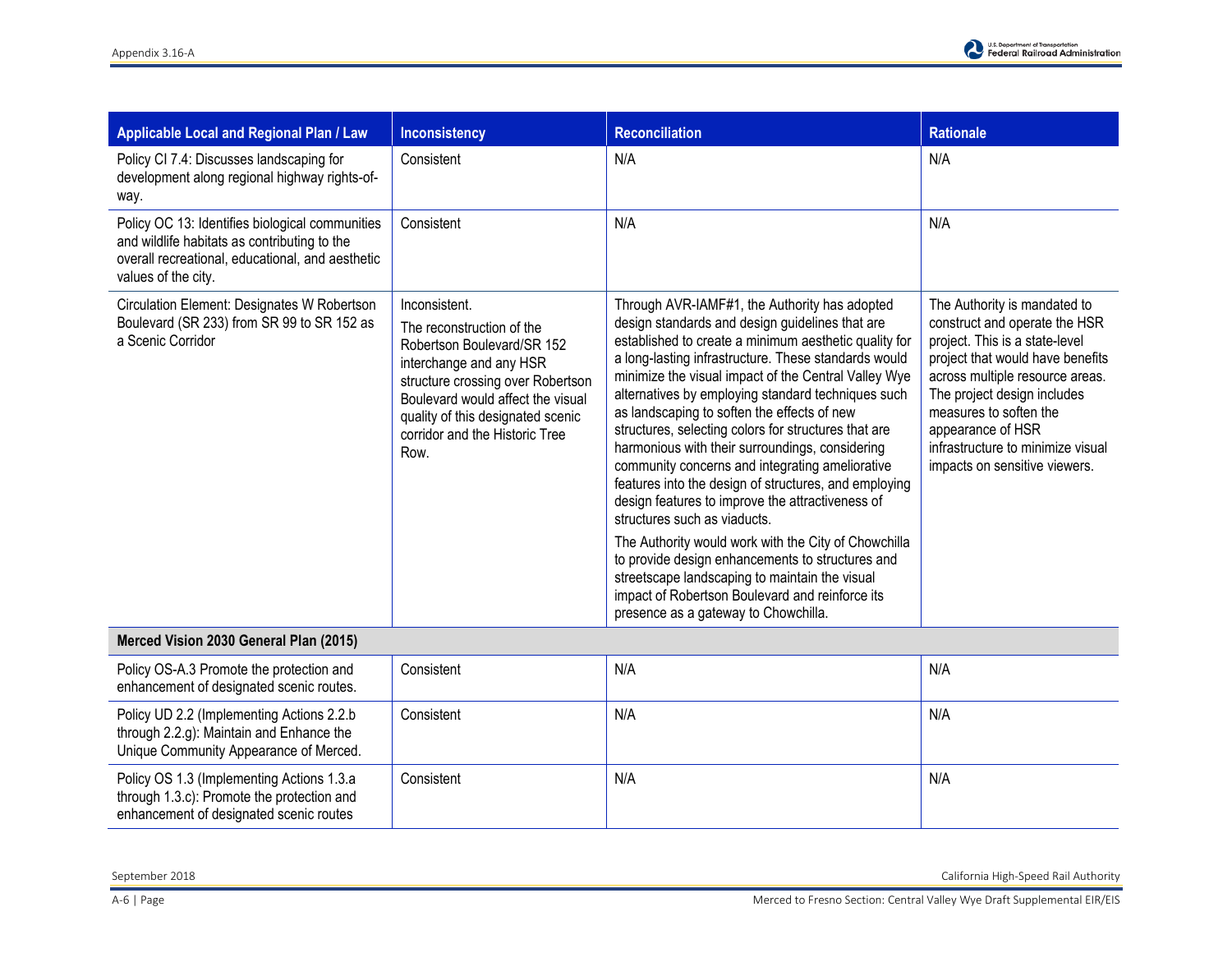| <b>Applicable Local and Regional Plan / Law</b>                                                                                                                                                                                                                                                        | <b>Inconsistency</b> | <b>Reconciliation</b> | <b>Rationale</b> |
|--------------------------------------------------------------------------------------------------------------------------------------------------------------------------------------------------------------------------------------------------------------------------------------------------------|----------------------|-----------------------|------------------|
| City of Chowchilla Downtown Master Plan (2008)                                                                                                                                                                                                                                                         |                      |                       |                  |
| Policy 2.2: Requires new development,<br>remodels, and renovations in the downtown<br>area to be consistent with the downtown<br>master plan's design guidelines and design<br>standards.                                                                                                              | Consistent           | N/A                   | N/A              |
| <b>Fresno County General Plan (2003)</b>                                                                                                                                                                                                                                                               |                      |                       |                  |
| Policy OS-K.1 through K.4: The County shall<br>encourage the preservation of outstanding<br>scenic views, panoramas, and vistas wherever<br>possible. Methods to achieve this may include<br>encouraging private property owners to enter<br>into open space easements for designated<br>scenic areas. | Consistent           | N/A                   | N/A              |
| Policy OS-H.11: Directs the support of the<br>policies of the San Joaquin River Parkway<br>Master Plan (San Joaquin River Conservancy<br>2000) to protect the San Joaquin River as an<br>aquatic habitat, recreational amenity, aesthetic<br>resource, and water source.                               | Consistent           | N/A                   | N/A              |
| Policy OS-I.10: Directs the county to review<br>development proposals for consistency with<br>and accessibility to the trails in the Conceptual<br>Recreational Trail Corridor Map.                                                                                                                    | Consistent           | N/A                   | N/A              |
| <b>Stanislaus County General Plan (2016)</b>                                                                                                                                                                                                                                                           |                      |                       |                  |
| Policy 2 Land designated Agriculture shall be<br>restricted to uses that are compatible with<br>agricultural practices, including natural<br>resources management, open space, outdoor<br>recreation and enjoyment of scenic beauty.                                                                   | Consistent           | N/A                   | N/A              |
| Sources: City of Chowchilla, 2008, 2011; City of Merced 2015; Fresno County 2003; Madera County, 1995; Merced County, 2013; Stanislaus County 2016<br>$N/A = RA$ and $RA$                                                                                                                              |                      |                       |                  |

HSR = high-speed rail IAMF = impact avoidance and minimization feature

Authority = California High-Speed Rail Authority

N/A = not applicable. Reconciliation nor the rationale behind it are provided as it has been determined that the Central Valley Wye alternatives are consistent with requirements and reconciliation will therefore not be required.